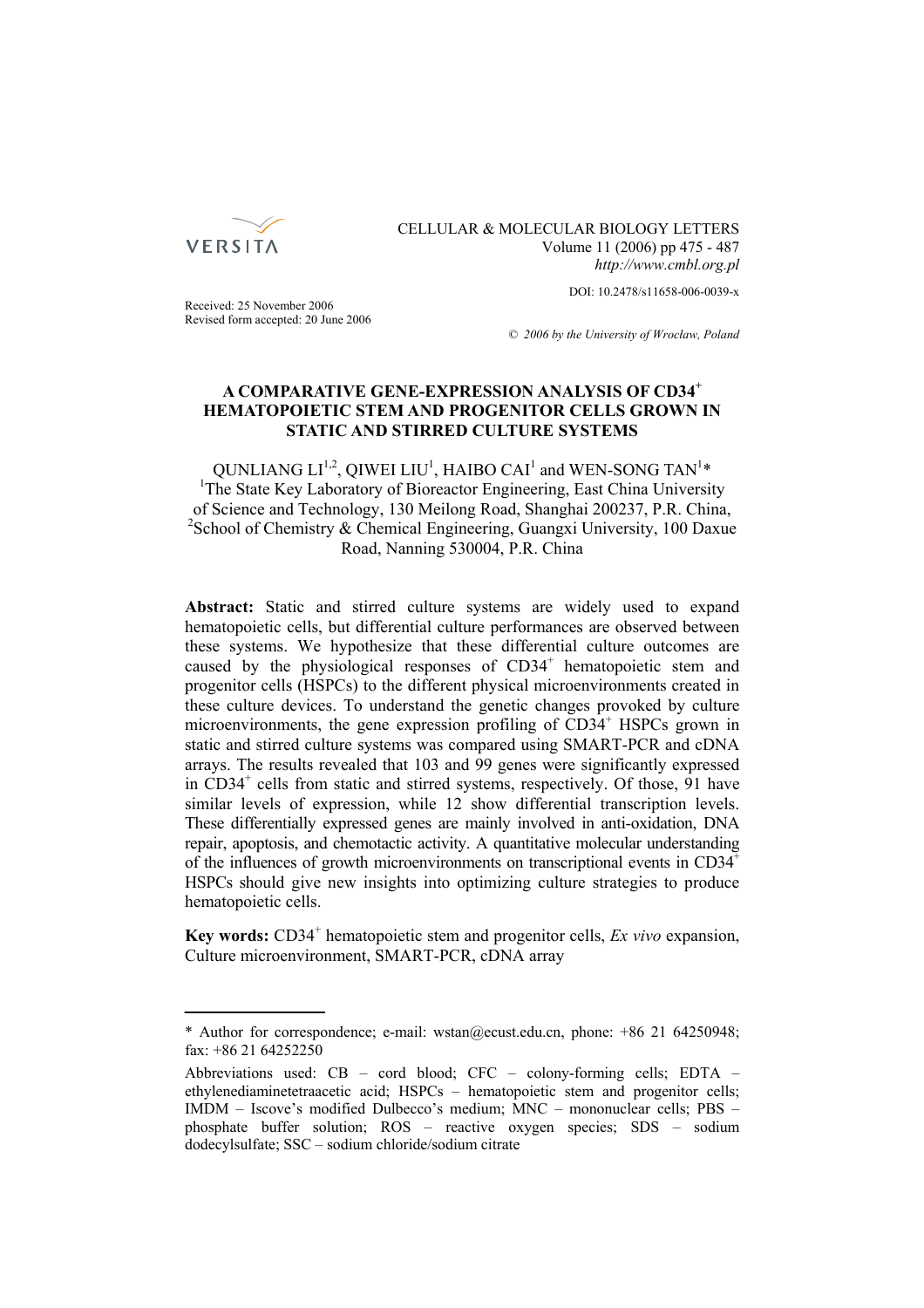### **INTRODUCTION**

 $Ex$  vivo expansion of cord blood  $(CB)$  cells, especially  $CD34<sup>+</sup>$  hematopoietic stem and progenitor cells (HSPCs), is important for clinical practices of treating blood disorders [1]. Currently, static culture systems (i.e. well-plates, T-flasks and gas-permeating bags) and stirred ones (i.e. spinner flasks and stirred bioreactors) are successfully used to expand hematopoietic cells. In addition, it was reported that a stirred culture had a better proliferation potential than a static control [2, 3]. However, the underlying molecular mechanisms accounting for any differences remain poorly understood.

A stirred culture is characterized by a homogeneous culture environment, ease of monitoring and controlling culture parameters, and scaling up. However, stirring disturbs the interplay between HSPCs and their progeny, the extracellular matrix or growth factors, and introduces hydrodynamic forces produced by agitation, which have important roles in regulating the proliferation, differentiation, and apoptosis of HSPCs [4]. Thus, even if all the other culture conditions the HSPCs are exposed to are the same, local microenvironments may vary in different culture systems. The physiological responses of CD34<sup>+</sup> HSPCs to their growth microenvironments determine culture performances. To better elucidate the effects of culture microenvironment on the biological behavior of HSPCs, we investigated the gene expression patterns of  $CD34<sup>+</sup>$  HSPCs grown in static and stirred systems. Identifying differentially expressed genes could provide some valuable clues for modifying suboptimal hematopoietic cell-expansion culture protocols.

#### **MATERIALS AND METHODS**

#### **CB collection**

CB is the blood that remains in the umbilical cord and placenta at the time of birth. Using a sterile 250 ml blood bag containing anticoagulant, CB was collected shortly after a baby had been delivered. Briefly, the cord was clamped at both distal ends and cut. A needle was inserted into the umbilical vein at a prepared site to harvest the CB into the collection bag by gravity flow. Afterwards, the bag was gently rotated to mix the anticoagulant with the blood. The entire procedure was completed within 10-15 minutes of delivery. The collected CB was kept at room temperature.

### **Mononuclear cell (MNC) separation**

The CB was processed to isolate MNC within 12 hours of collection. A density gradient centrifugation was done to separate MNC, using the lymphocyte separation medium (1.077 g/ml). This technique removed red blood cells and plasma, and isolated the MNC fraction, which contains hematopoietic stem and committed progenitor cells at different developmental stages. MNC were counted and cultured immediately after separation.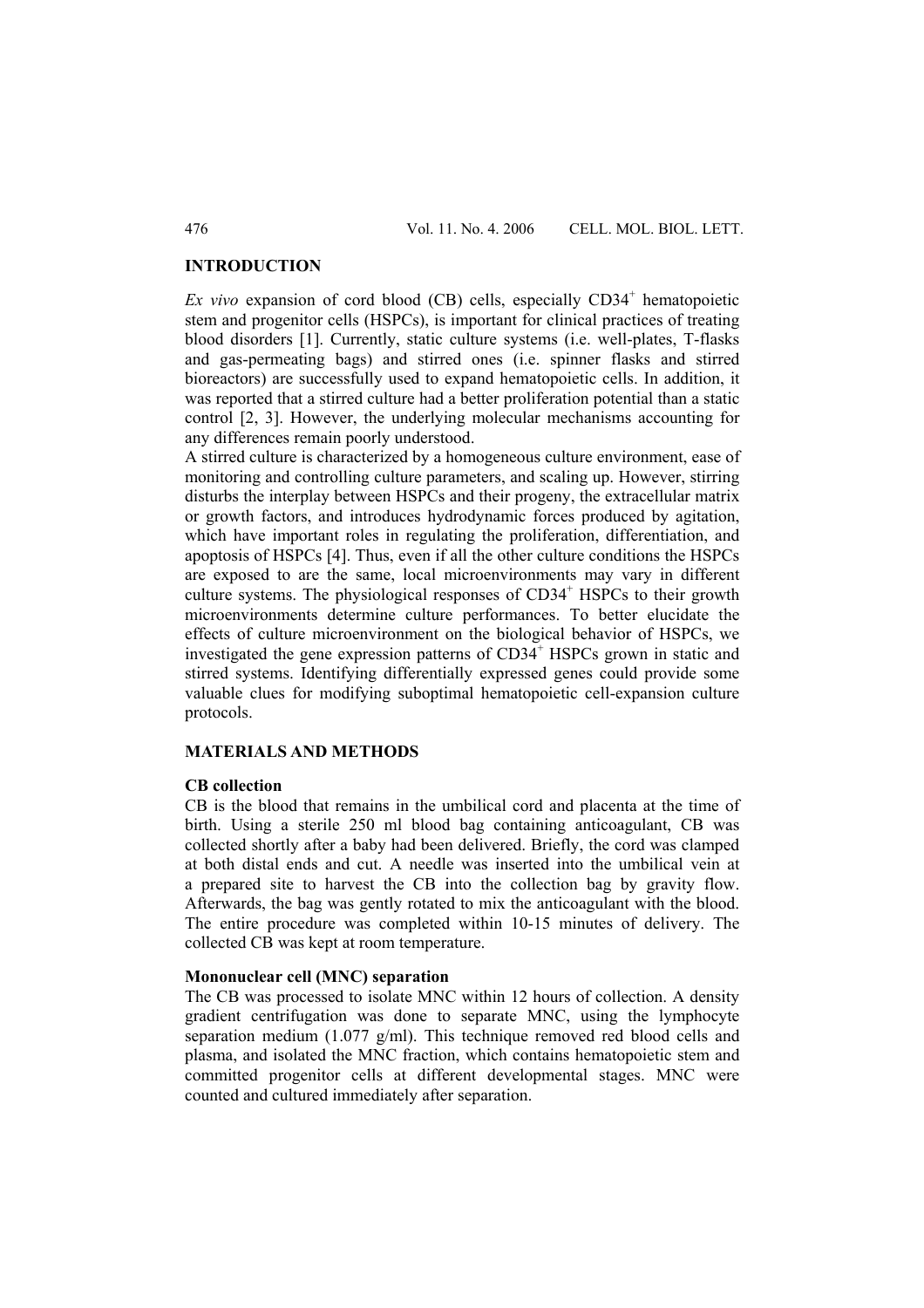#### CELLULAR & MOLECULAR BIOLOGY LETTERS 477

#### **Cell culture**

The CB MNC were inoculated at  $1 \times 10^6$  cells/ml in static or stirred culture systems using Iscove's modified Dulbecco's medium (IMDM) (Gibco, Langley, VA, USA) supplemented with 20% fetal bovine serum, 50 ng/ml stem cell factor, 5 ng/ml interleukin-3, and 10 ng/ml interleukin-6. All the cytokines were purchased from PeproTech (PeproTech, Rocky Hill, NJ, USA). The static culture was done in 24-well plates (Nunc, Denmark) with 2 ml of culture medium per well. The stirred culture was done in at least 30 ml of culture medium in 125-ml spinner flasks (Techne, UK) with an agitation rate of 30 rpm. Both types of culture were maintained at 37ºC in a humidified incubator with  $5\%$   $CO<sub>2</sub>$ . On day 3, the cells were fed: one half of the spent medium was disposed of, and the equivalent volume of fresh medium was added to the culture systems.

# **Colony-forming cell (CFC) assays and flow cytometric determination of CD34<sup>+</sup> cells**

After a 7-day culture, the CB cells were assessed for the expansion of total cells, CFC, and CD34<sup>+</sup> cells, based on the initial inputs. CFC assays and flow cytometry were done to determine the HSPC expansion. Briefly,  $1 \times 10^4$  cells were plated in semi-solid IMDM medium (Gibco) containing methylcellulose supplemented with the corresponding cytokines [3]. After at least 14 days of incubation, colonies containing > 50 cells were identified as CFC. In addition,  $1 \times 10^6$  cells were labeled with 25 μl of PE-conjugated mouse-anti-human CD34-antigen antibody (Southern Biotechnology Associates, Inc., Birmingham, AL, USA) following the manufacturer's instructions. A Becton Dickinson FACSCalibur flow cytometer (Becton Dickinson, San Jose, CA, USA) was used to distinguish the PEconjugated antibody-tagged cells, and the results were analyzed using CellQuest software (Becton Dickinson).

# The isolation and purification of CD34<sup>+</sup> cells

The enrichment of  $CD34^+$  cells was positively selected using the MiniMACS magnetic separation system (Miltenyi Biotec, Bergisch-Gladbach, Germany) according to the manufacturer's protocols. Briefly,  $1 \times 10^8$  MNC obtained after culture were suspended in 300 μl sorting buffer  $(1 \times$  phosphate buffer solution (PBS)) supplemented with 2 mM ethylenediaminetetraacetic acid (EDTA), 0.5% bovine serum albumin, 100 μl human immunoglobulin (Ig) FcR-blocking antibody, and 100 μl monoclonal hapten-conjugated CD34 antibody (clone QBEND/10; Miltenyi Biotec), and were incubated for 30 min at 4ºC. After washing with 1 ml sorting buffer, the cells were centrifuged at 1000 rpm for 10 min, resuspended in 400 μl sorting buffer, and separated on a column exposed to the magnetic field of a MACS device (Miltenyi Biotec). The column was washed with sorting buffer until no cells effluxed, and was then removed from the separator. The retained cells were eluted using 600 μl sorting buffer. To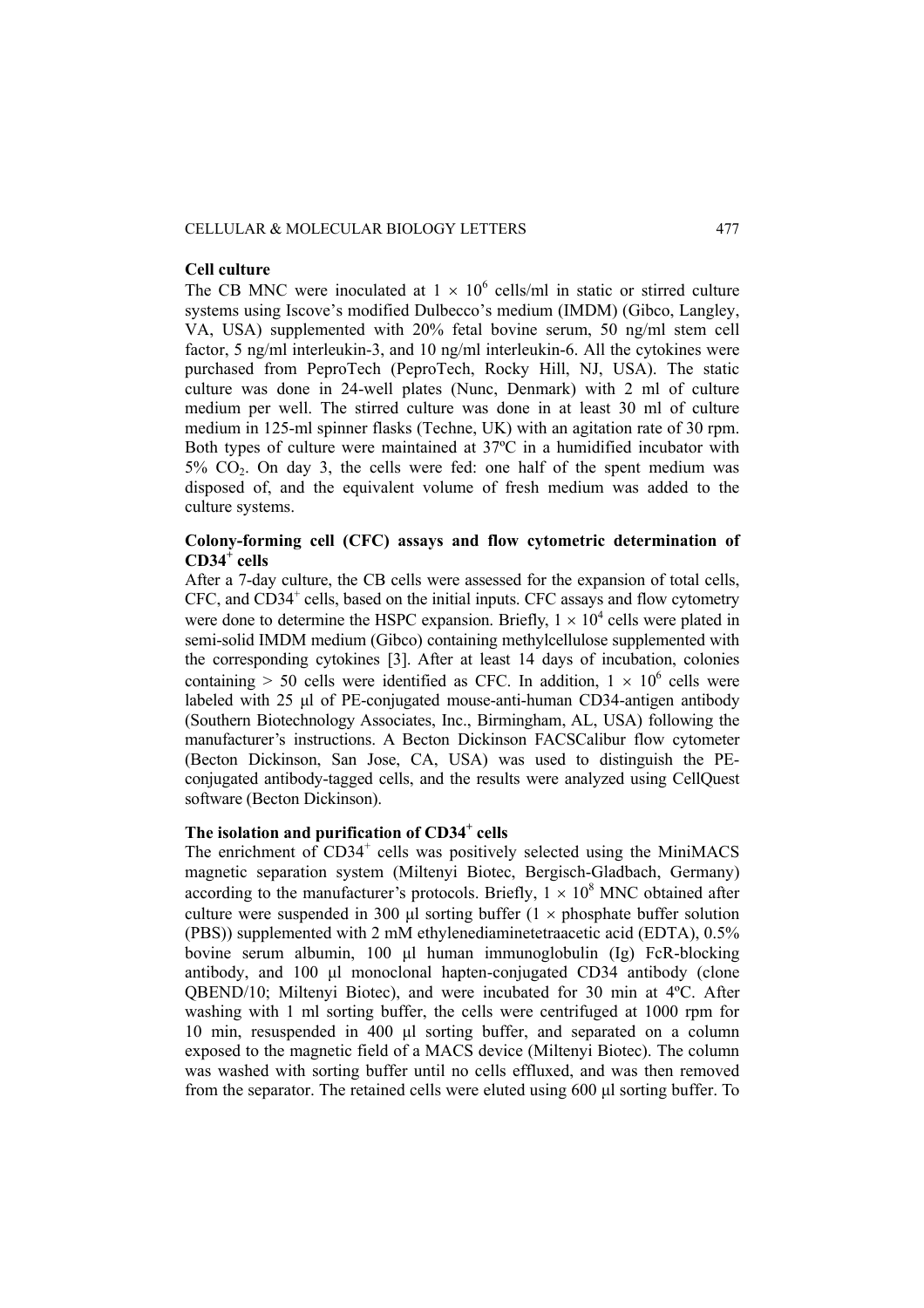further purify the  $CD34^+$  cells, the harvested cells were subjected to a second round of column separation. The purity of the isolated  $CD34^+$  cells was  $> 95\%$ .

# **cDNA pool construction by SMART-PCR**

A total of  $1.60 \times 10^5$  and  $1.68 \times 10^5$  CD34<sup>+</sup> cells were respectively harvested from the static and stirred cultures. The total RNA was isolated using Trizol reagent (Invitrogen, Burlington, ON, USA) according to the manufacturer's instructions. The collected total RNA was digested with RNase-free DNase (Promega, Madison, WI, USA) to remove contaminant genome DNA. To overcome the limitation of the rarity of the RNA sample, SMART-PCR technology was used to generate sufficient cDNA. An aliquot of the purified total RNA was reverse-transcribed into cDNA using SMART II, CDS primers (Clontech, Palo Alto, CA, USA) and Superscript II reverse transcripase (Clontech). cDNA pools were constructed by SMART-PCR amplification of cDNA using a SMART cDNA synthesis kit (Clontech).

### **cDNA array experiments and data mining**

The cDNA pools generated as described above were purified with a PCR purification kit (Qiagen, Valencia, CA, USA). About 500 ng of purified SMART double-strand cDNA and the cDNA array gene-specific primer mixture were used to synthesize the probes with  $\alpha$ -<sup>32</sup>P dATP and Klenow enzyme, as suggested by the suppliers. The probes were purified using a NucleoSpin Extraction kit (Clontech).

Membranes covering 588 genes (Clontech) were pre-hybridized in BD ExpressHyb buffer (Clontech) for 30 min with continuous agitation at 68ºC, then hybridized overnight with the probes at 68ºC, followed by 30 min washes in decreasingly stringent wash buffers  $(2 \times$  sodium chloride/sodium citrate (SSC)/1% sodium dodecylsulfate (SDS), followed by  $0.1 \times$  SSC/0.5% SDS, followed by  $2 \times SSC$ ). After the washing procedures, the membranes were exposed to a low-energy phosphorimaging screen overnight. The arrays were scanned with a Phosphor-Imager (Packard Instruments Co., Meriden, CT, USA) and analyzed using Optiquant software (Packard Instruments Co.). The results were exported as Excel files for further analysis. For each array, the background was calculated from the area between the probe grids, and subtracted from the signal intensity for individual genes. Signal intensities from different membranes were normalized using the global method, which is the most suitable for closely related samples. A gene with a signal intensity  $\geq$  3 times higher than the background was identified as significantly expressed. Those genes with  $\geq 2$ -fold different expression levels were regarded as differentially expressed genes.

### **Confirmation by semi-quantitative PCR**

To confirm the data from the cDNA arrays, semi-quantitative PCR was carried out using the cDNA templates generated above. The amount of cDNA was equalized based on the relative expression levels of the α-tubulin gene in the samples. The PCR conditions for the individual genes were determined by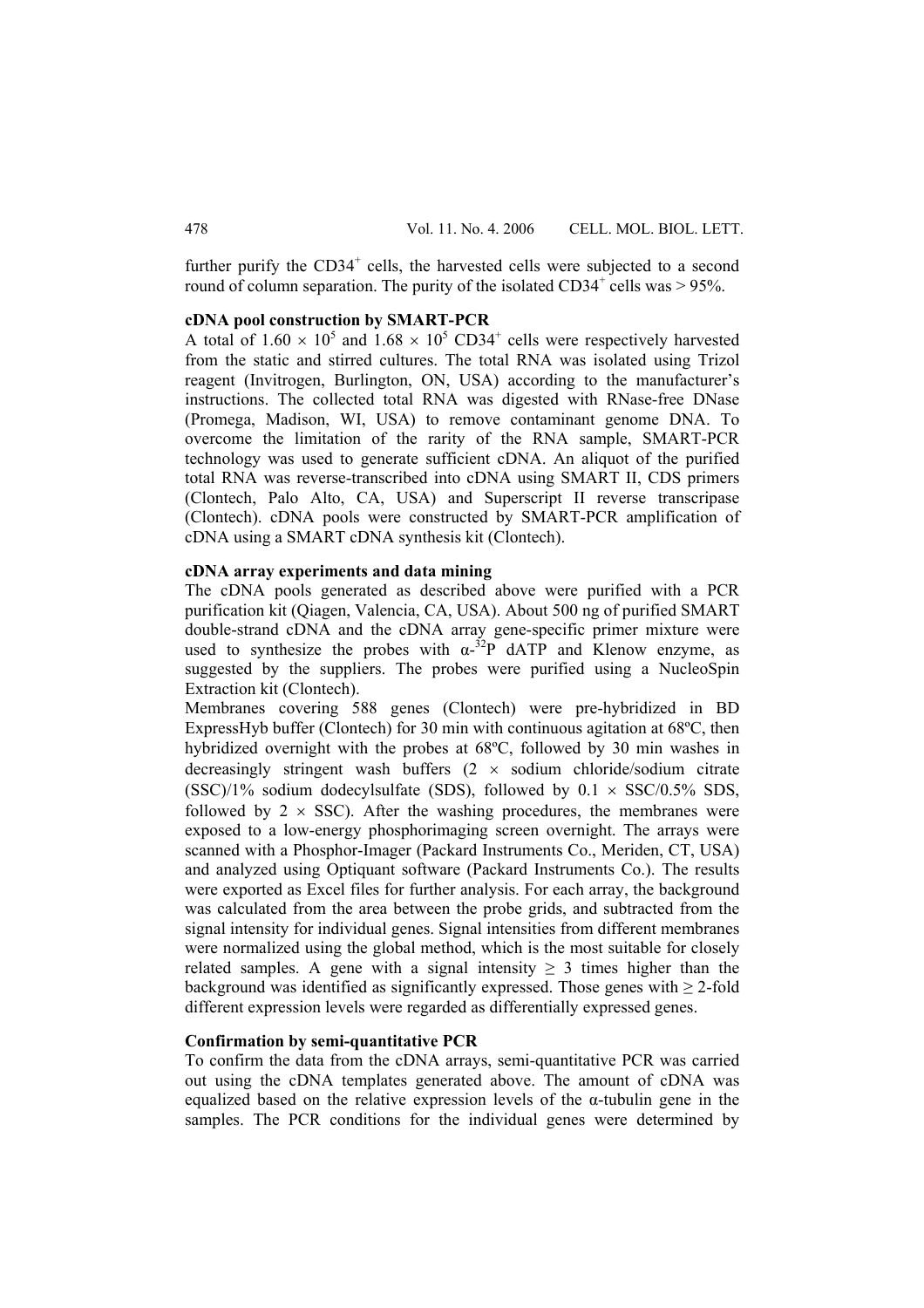analysis of 2% agarose gels of different cycle numbers. Appropriate cycles were run until the PCR product was visible.

#### **RESULTS**

# **The expansion of total cells, CFC, and CD34<sup>+</sup> cells in static and stirred cultures**

After 7 days, the expansions for the total cells, CFC, and  $CD34<sup>+</sup>$  cells were calculated (Tab. 1). Although only a low proliferation level of total cells was observed, the number of HSPCs was significantly increased, which is important for the clinical settings of expanded hematopoietic cells. The results also revealed that a stirred culture offers proliferative advantages over a static culture in the expansion of CD34<sup>+</sup> cells and CFC. This is consistent with the results of previous studies [2, 3]. The greater output of total cells in the static culture may be due to differential responses of HSPCs and their progeny to specific microenvironments in these systems.

Tab. 1. Expansion level for total cells, CFC, and CD34<sup>+</sup> cells in static and stirred culture systems. The numbers are the multiple by which the level was higher

| Culture systems Total cells CD34 <sup>+</sup> cells |       |      | - CFC |
|-----------------------------------------------------|-------|------|-------|
| Static culture                                      | 147   | 2.44 | 8.10  |
| Stirred culture                                     | 1 2 7 | 543  | 10.60 |

# **The gene expression patterns of CD34+ HSPCs grown in different culture systems**

The genes in the cDNA array consist of the most crucial cellular pathways and functions. In our preliminary work, we repeated the hybridization experiments. The results revealed that the signal intensity from the second hybridization was about 70% of the first. Therefore, only the first hybridization data is shown here. By the criteria described above, 103 and 99 genes were significantly expressed in the CD34<sup>+</sup> cells from the static and stirred cultures, respectively. Of those, more than 88% of the expressed genes (91 out of 103 genes) showed similar transcriptional levels, suggesting that CD34<sup>+</sup> HSPCs cultured in static and stirred systems share a similar genotype. In addition, 12 genes displayed differential expression levels in the macroarray analysis. Fig. 1 depicts the gene expression profiling of both CD34<sup>+</sup> cell populations. The expressed genes are classified into 17 functional classifications, primarily involved in transcription regulation (16 genes), the cell cycle (12), oncogenes and tumor suppressors (10), stress response proteins (16), apoptosis-associated proteins (16), cell signaling and extracellular communication proteins (18), and intracellular transducers,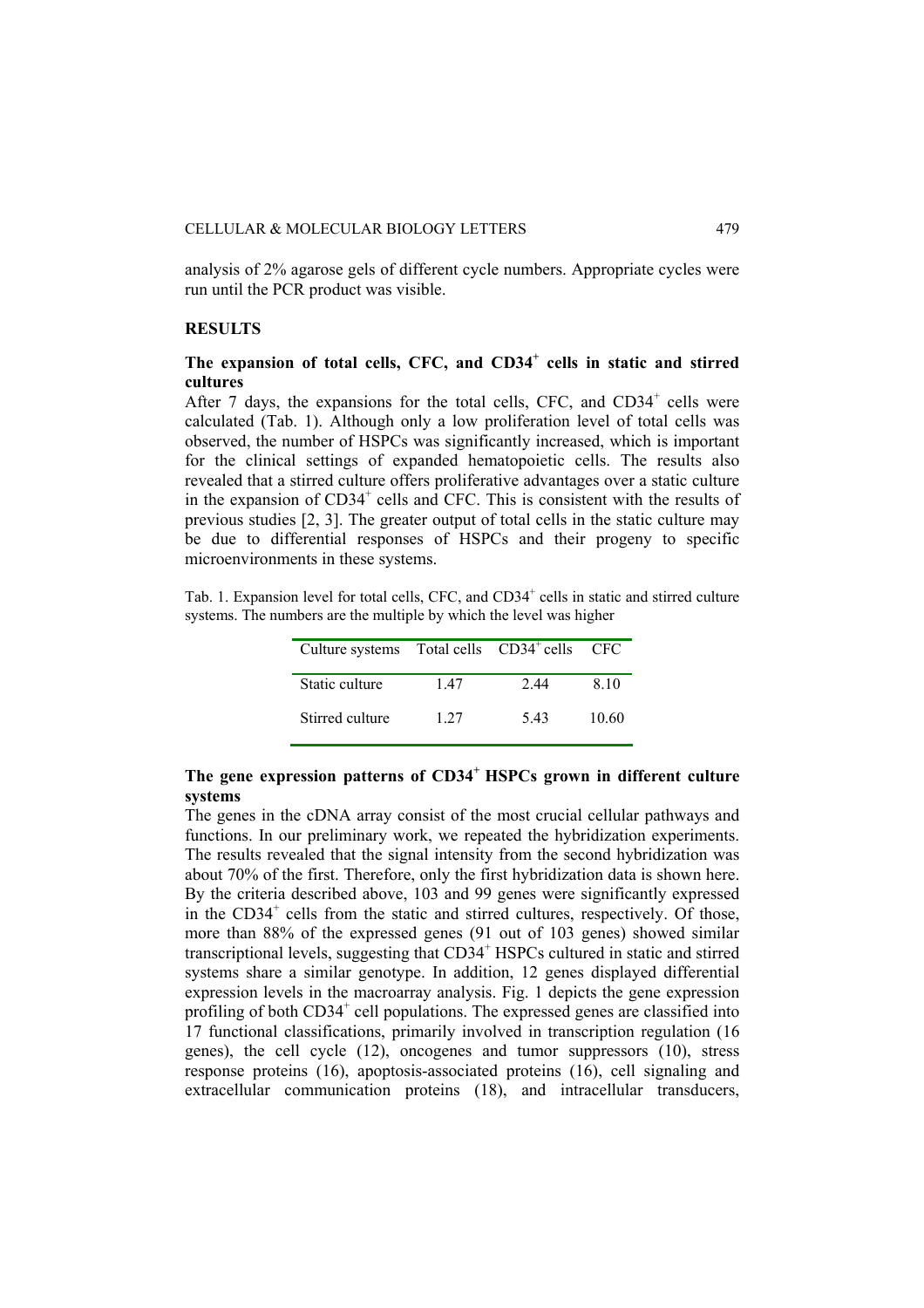

Fig. 1. The gene expression patterns of CD34<sup>+</sup> HSPCs cultured in static (above) and stirred (below) culture systems. The gene expression array consists of 6 individual units, which are indicated by A through F. Each unit contains 7 columns and 14 lines, i.e. 98 genes. In total, 588 genes are arrayed on the membrane, and each gene is in duplicate. At the bottom of the membrane, there are reference genes. Their expression signals acted as a criterion to assess the validity of the hybridization results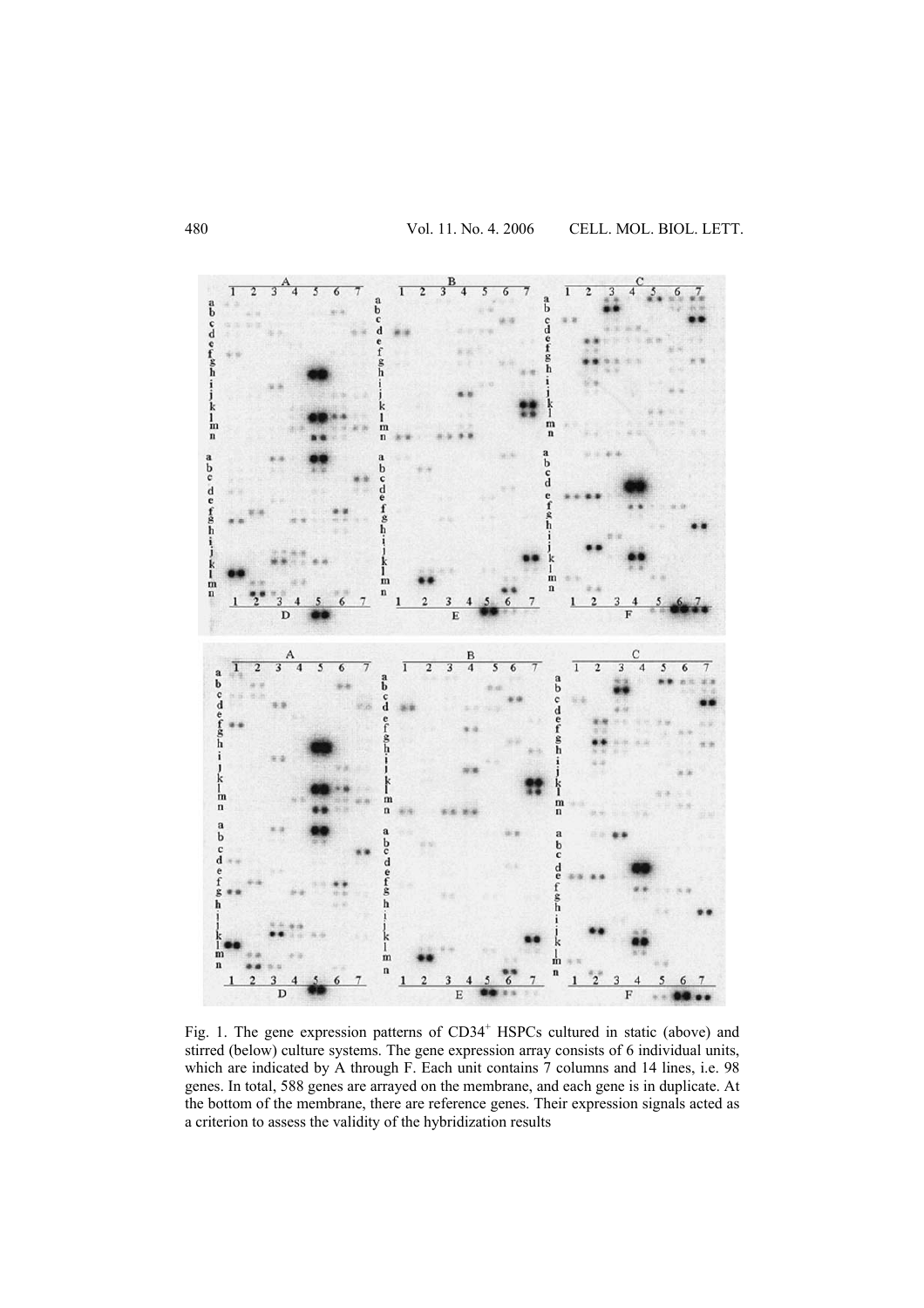effectors and modulators (26). No signals of significant expression were detected in immune system proteins, extracellular transport/carrier proteins, membrane channels and transporters, extracellular matrix proteins, metabolic proteins, posttranslational modification/protein folding, or RNA processing, turnover and transport (see Tab. 2). Further analysis showed that more than 17% of the genes (103 out of 588 genes) were expressed at levels  $\geq$  3 times higher than the background, and about 6% of the genes (36 out of 588 genes) were expressed at levels  $\geq 10$  times higher than the background. The numbers of high-activity genes (more than 10-fold over the background) expressed in the static and stirred cultures were respectively 34 and 36. These highly expressed genes are associated with transcription (8 genes), the cell cycle (5), stress response proteins (7), apoptosis-associated proteins (4), and cell signaling and extracellular communication proteins (7).

Tab. 2. Functional classifications of the expressed genes in CD34<sup>+</sup> HSPCs from static and stirred cultures

| <b>Functional classifications</b>                    |    | $S/W \le 0.5$ $0.5 < S/W < 2.0$ $S/W \ge 2.0$ |                   |
|------------------------------------------------------|----|-----------------------------------------------|-------------------|
| All genes                                            | 11 | 91                                            |                   |
| Cell surface antigen                                 |    |                                               |                   |
| Transcription regulation                             | 0  | 16                                            | $\mathbf{\Omega}$ |
| Cell cycle                                           |    | 11                                            | 0                 |
| Cell adhesion receptors/proteins                     | 0  | 4                                             | $\mathbf{0}$      |
| Oncogenes and tumor suppressors                      | 0  | 10                                            | 0                 |
| Stress response proteins                             | 5  | 11                                            | 0                 |
| Trafficking/targeting proteins                       | 0  |                                               | 0                 |
| Translation                                          | 0  |                                               | $\mathbf{\Omega}$ |
| Apoptosis-associated proteins                        |    | 13                                            |                   |
| DNA-binding and chromatin proteins                   | 0  |                                               | $\mathbf{\Omega}$ |
| Cell receptors (by ligands)                          | 0  | 4                                             |                   |
| Cell-signaling, extracellular communication proteins | 3  | 14                                            |                   |
| Intracellular transducers, effectors and modulators  |    | 25                                            |                   |
| Protein turnover                                     |    | 5                                             |                   |
| Cell receptors (by activities)                       |    | 3                                             |                   |
| Cytoskeleton/motility proteins                       |    |                                               |                   |
| DNA synthesis, recombination, and repair             |    |                                               |                   |

Threshold  $= 3$ ; static culture, 103; stirred culture, 99. Due to the genes having been classified in multiple categories, the total number of genes listed in this table is not equal to the number of expressed genes (103). S/W: the ratio of gene expression intensity between the stirred and static culture systems.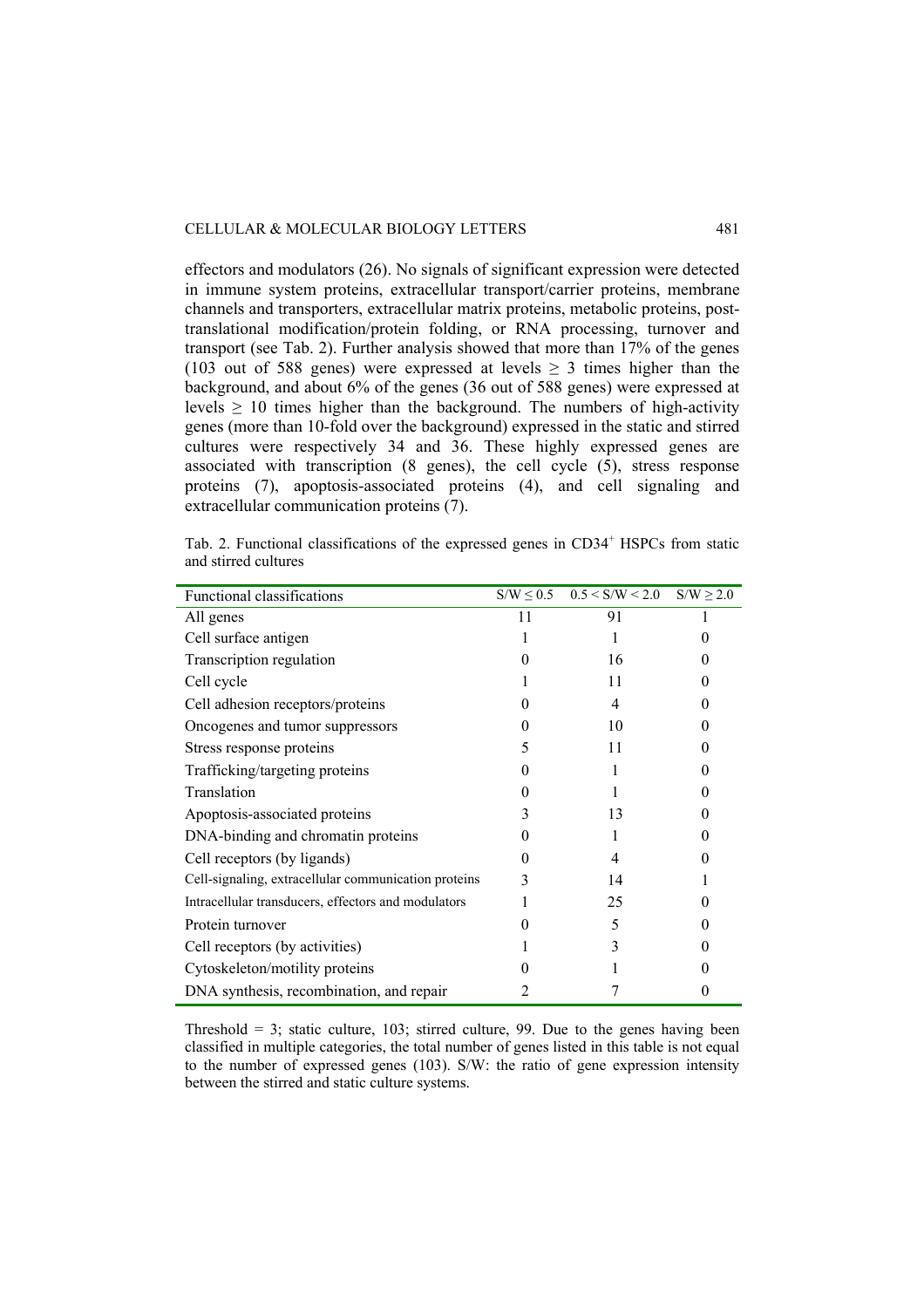# **A low agitation rate has little effect on the expression of surface molecules and receptors on CD34<sup>+</sup> HSPCs**

It was documented that the hydrodynamic forces produced by agitation influenced the transcriptional levels of cell surface receptors and changed the physiological response and proliferative potential, implying hydrodynamic force is an important operational parameter in the art of cell culture [5, 6]. Furthermore, the proliferation of hematopoietic cells is dependent on the agitation rate and impellor configuration [2]. To better understand the roles agitation plays in hematopoietic cell culture, we analyzed the gene expression levels of surface molecules and receptors on CD34<sup>+</sup> cells cultured in different systems. In total, 14 genes encoding cell surface molecules were found to be significantly expressed. These genes showed similar expression levels, with the exception of an apoptotic receptor, TNFRSF1B (Tab. 3). The slight differences detected in the  $CD34^+$  cell samples from the two systems are likely to reflect the negligible influence of a low agitation rate (30 rpm) on the molecular phenotype of CD34<sup>+</sup> HSPCs. This may partially explain the observation that a relatively low agitation rate supports the proliferation of hematopoietic cells (Tab. 1).

| Coordinate       | Accession          | Gene name                                                          | Multiple |
|------------------|--------------------|--------------------------------------------------------------------|----------|
|                  | number             |                                                                    | (S/W)    |
| E31              | M27492             | IL1R                                                               | 1.22     |
| E21              | M29696             | IL7R                                                               | 1.09     |
| A2c              | U01134             | fms-related tyrosine kinase 1, FLT-1                               | 1.01     |
| C1m              | M33294             | tumor necrosis factor receptor superfamily,<br>member 1A, TNFRSF1A | 1.00     |
| E2m              | X01057             | IL2Ra                                                              | 0.93     |
| E6n              | M15395             | integrin, $\beta$ 2, CD18 (p95)                                    | 0.86     |
| E7k              | Y00796             | integrin, $\alpha$ L, CD11A (p180)                                 | 0.81     |
| E2n              | M20566             | IL6R                                                               | 0.80     |
| B <sub>1</sub> d | X01060             | transferrin receptor, CD71                                         | 0.79     |
| E6m              | L <sub>12002</sub> | integrin, $\alpha$ 4, CD49D                                        | 0.78     |
| B4j              | U05875             | interferon $\gamma$ receptor 2, IFNGR2                             | 0.74     |
| E3g              | D <sub>11086</sub> | $IL2R\gamma$                                                       | 0.69     |
| E7j              | X74295             | integrin, $\alpha$ 7                                               | 0.67     |
| C1c              | M32315             | tumor necrosis factor receptor superfamily,<br>member 1B, TNFRSF1B | 0.49     |

Tab. 3. The expression of cell surface molecules and receptors on CD34<sup>+</sup> HSPCs

Multiple: the multiple by which the level was different. S/W: the ratio of gene expression intensity between the stirred and static culture systems.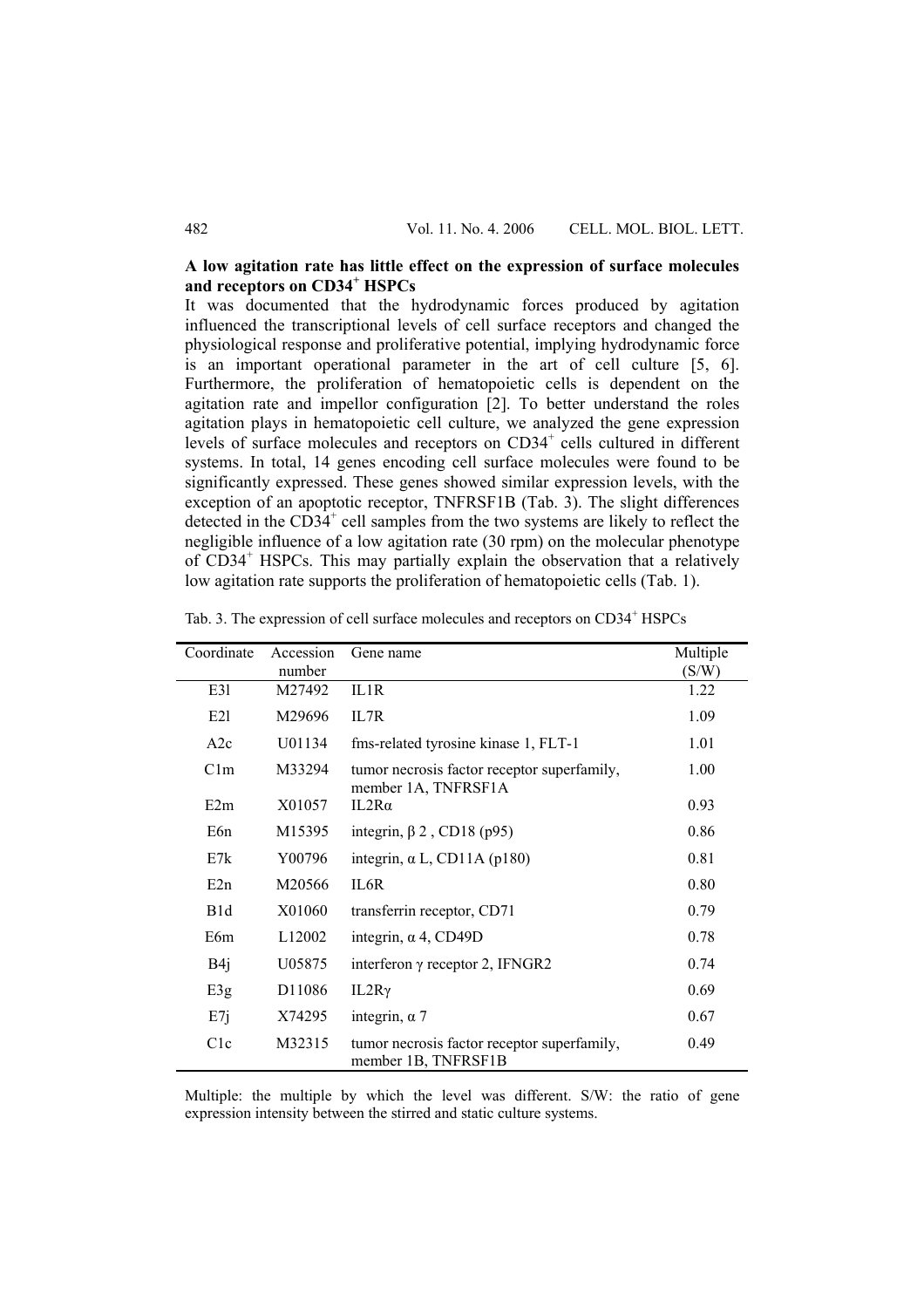## **Growth microenvironments in different culture systems influenced the gene expression of CD34<sup>+</sup> HSPCs**

As shown in Tab. 4, a total of 12 genes were differentially expressed. Most of the genes showed differential expression levels of 2- to 3-fold, whereas BNIP3 was differentially expressed by 8-fold more. With the exception of that of chemokine CCL2, the expression levels were higher in the CD34<sup>+</sup> HSPCs cultured in the static system. These results suggested that the growth microenvironments formed in static and stirred culture systems influenced the gene expression of CD34<sup>+</sup> cells.

| Coordinate       | Accession<br>number | Gene name                                                                                          | Multiple<br>(S/W) |
|------------------|---------------------|----------------------------------------------------------------------------------------------------|-------------------|
| F3a              | M24545              | chemokine (C-C motif) ligand 2, CCL2                                                               | 2.61              |
| B7h              | L <sub>19185</sub>  | peroxiredoxin 2, PRDX2                                                                             | 0.50              |
| C3g              | X79389              | glutathione S-transferase theta 1, GSTT1                                                           | 0.50              |
| C7b              | M13267              | superoxide dismutase 1, SOD1                                                                       | 0.41              |
| C7a              | M13194              | excision repair cross-complementing rodent<br>repair deficiency, complementation group 1,<br>ERCC1 | 0.43              |
| C6b              | M31899              | excision repair cross-complementing rodent<br>repair deficiency, complementation group 3,<br>ERCC3 | 0.41              |
| F <sub>2</sub> e | K03515              | glucose phosphate isomerase, GPI                                                                   | 0.48              |
| F3i              | M57502              | chemokine (C-C motif) ligand 1, CCL1                                                               | 0.30              |
| D6n              | U15979              | delta-like 1 homolog, DLK-1                                                                        | 0.37              |
| D5k              | U02368              | forkhead box O1A, FOXO1A                                                                           | 0.39              |
| C1c              | M32315              | tumor necrosis factor receptor superfamily,<br>member 1B, TNFRSF1B                                 | 0.49              |
| C4d              | U15174              | BCL2/adenovirus E1B 19kDa interacting<br>protein 3, BNIP3                                          | 0.12              |

Tab. 4. Differentially expressed genes in CD34<sup>+</sup> HSPCs from static and stirred cultures

Only genes with at least 2-fold different expression levels are listed. Multiple: the multiple by which the level was different. S/W: the ratio of gene expression intensity between the stirred and static culture systems.

### **Confirmation by semi-quantitative PCR**

To validate the data from hybridization, CCL2, ERCC1 and BNIP3 were selected to test the expression levels in the two  $CD34<sup>+</sup>$  cell populations. The primers used in this study are listed in Tab. 5. As shown in Fig. 2, a significant up-regulation of CCL2 was found in the  $CD34<sup>+</sup>$  cells grown in the stirred culture. No substantial expression of BNIP3 and ERCC3 was detected in CD34<sup>+</sup>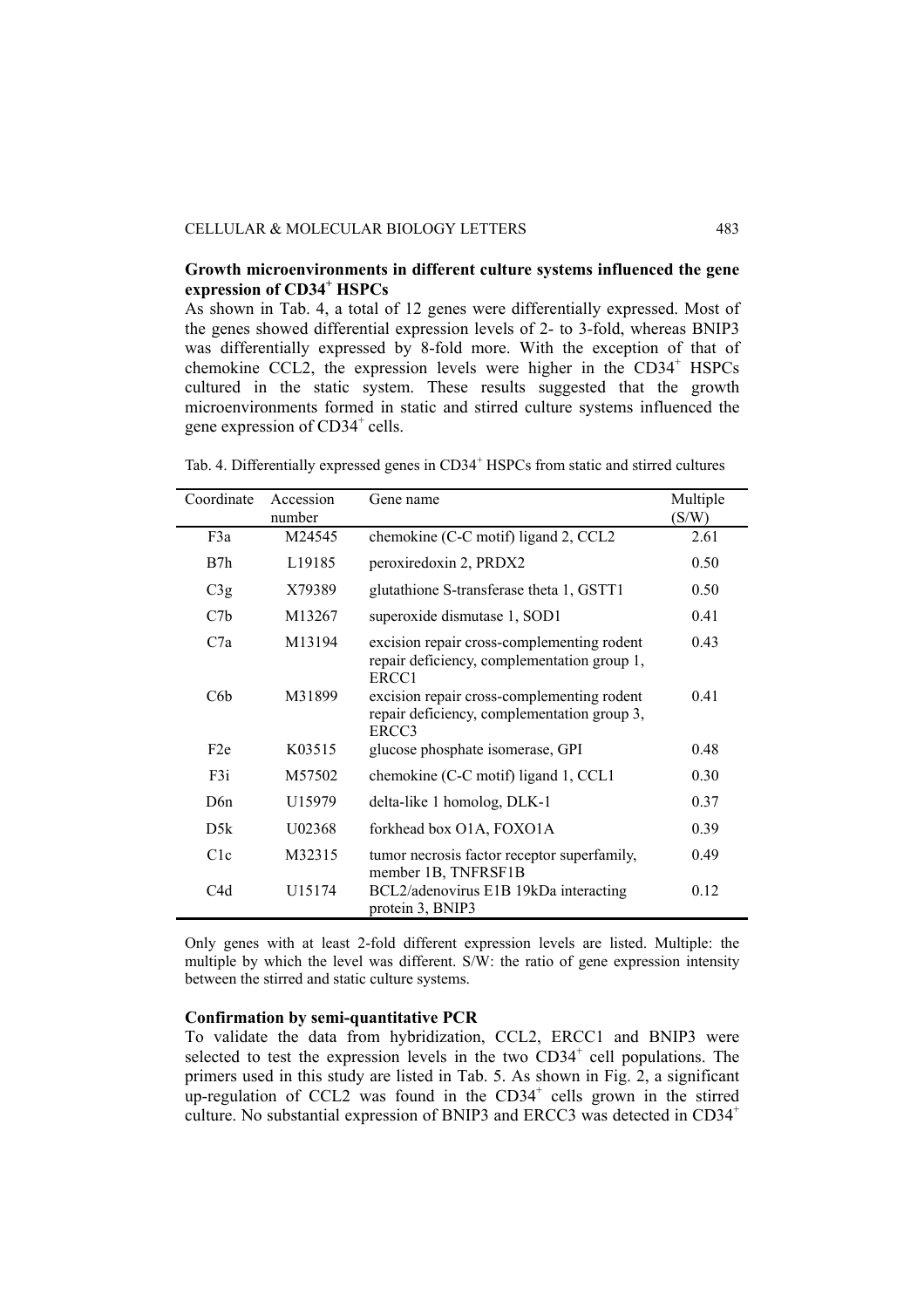cells from the stirred culture, while weak signals were seen in  $CD34<sup>+</sup>$  cells from the static control under the same PCR conditions. These results further corroborate the validity of the cDNA array analysis.

Tab. 5. The primers used in the experiment

| Gene             | Sequences $(5\rightarrow 3')$                          |                        |
|------------------|--------------------------------------------------------|------------------------|
| BNIP3            | F: ATGGGATTGGTCAAGTCG R: AAGGTGCTGGTGGAGGTT            |                        |
| CCL <sub>2</sub> | F: CTTCTGTGCCTGCTGCTC                                  | R: CCTGAACCCACTTCTGCTT |
| ERCC3            | F: CTACATCGCCAAAGTCCA R: TCTTCTGCAACCATCCCT            |                        |
|                  | α-tubulin F: TCACTGCTTCCCTGAGATT R: CGTCACCACGGTACAACA |                        |

F: forward primer, R: reverse primer.



Fig. 2. The expression of BNIP3, CCL2, and ERCC3 by semi-quantitative PCR. The cDNA templates for PCR are the same as the cDNA pools used to label the hybridization probes. W: static culture, S: stirred culture.

### **DISCUSSION**

The gene expression patterns of fresh and cultured  $CD34<sup>+</sup>$  cells were examined in our laboratory using SMART-PCR and cDNA arrays [7]. We found that 45 genes displayed differential expression levels before and after culture; this is responsible for the altered property of the expanded CD34<sup>+</sup> cells to some degree. In this study, we systematically analyzed the gene expression profiling of  $CD34<sup>+</sup>$ HSPCs cultivated in static and stirred systems. Comparative gene expression could aid in understanding the physiological responses of  $CD34<sup>+</sup>$  cells to their culture environments. In addition, it is necessary to investigate protein expression to better evaluate the effects of *ex vivo* culture environments on the biological activity of CD34<sup>+</sup> cells.

The data indicated that CD34<sup>+</sup> HSPCs share similar gene expression patterns when they are cultured in different culture systems (Tabs 2 and 3). This is probably due to their exposure to the same macroenvironments (i.e. accessory cells, medium, and cytokine cocktails). To some extent, it also provides a molecular-level explaination as to why a stirred culture can support the growth of hematopoietic cells as a static culture does, thus giving a basis for developing stirred bioreactors to produce hematopoietic cells.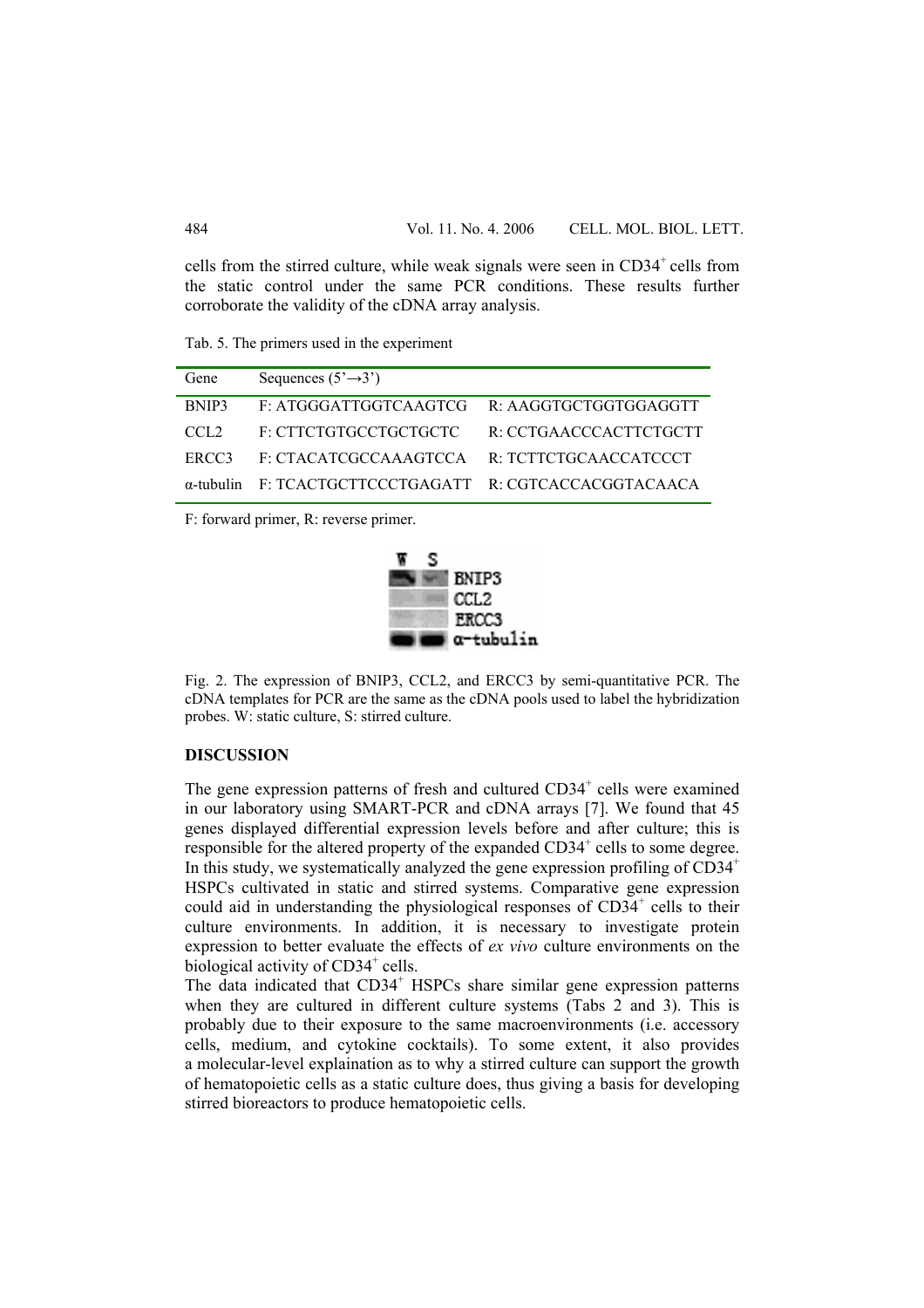#### CELLULAR & MOLECULAR BIOLOGY LETTERS 485

Even when CD34<sup>+</sup> HSPCs are grown under the same conditions but in static and stirred systems, the specific growth microenvironments in which they reside differ, which leads to the differential expression of a small number of genes (Tab. 4). Relative to the stirred culture, the static culture yields a higher local cell density because of sedimentation. Crowding cells compete for consumption of dissolved oxygen or nutrient substances, leading to the accumulation of metabolic by-products (i.e. oxygen free radicals). This may induce oxidative stress, which is mediated by the reactive oxygen species (ROS) in  $CD34<sup>+</sup>$ HSPCs when they are grown in static culture. Oxidative stress is hostile to the biological activity of the cells, with effects including growth arrest, DNA damage, and cell apoptosis [8]. To decrease the damage caused by oxidative stress, CD34<sup>+</sup> HSPCs initiate the relevant mechanisms to survive the oxidative environments, as evidenced by the enhanced expression of genes resistant to oxidative damage. PRDX2 encodes a member of the antioxidant enzyme family, which reduce hydrogen peroxide and alkyl hydroperoxides. It has a protective role in cells fighting against oxidative injury and apoptosis [9]. Similarly, as an anti-oxidative reagent, SOD1 is responsible for destroying free superoxide radicals in cells [10]. GSTT1 catalyzes the conjugation of reduced glutathione to a variety of compounds to lower the cellular damage induced by oxidation [11]. Both ERCC1 and ERCC3 are required for the excision repair of DNA double strand breaks when cells are exposed to stressful environments such as radiation and oxidative stress [12, 13]. TNFRSF1B plays a role in protecting cells from apoptosis by stimulating anti-oxidative pathways [14]. BNIP3 levels increase in response to hypoxia; its elevated expression induces cell death [15]. Notably, GPI is a hypoxia-induced cytokine that regulates the locomotion and metastasis of tumor cells to survive the environment of hypoxia [16]. It was recently reported that the interaction of the transcription factor FOXO and β-Catenin of the Wnt signaling was enhanced to tolerate the condition of oxidative stress [17], which is detrimental to stem cell self-renewal [18]. Taken together, it is proposed that oxidative stress occurs in CD34<sup>+</sup> cells cultured in a static system, which induces  $CD34<sup>+</sup>$  cells to recruit multiple mechanisms to endure the oxidative environment, such as overexpression of anti-oxidative enzymes, repair of damaged DNA, and regulation of apoptosis. The data also implies that oxidative stress may be associated with a lower level of expansion of HSPCs in static culture. The regulation of oxidative stress (i.e. the supplement of an antioxidant to the medium) could provide some insights into improving the manipulation of hematopoietic cell cultures in static systems. Elucidating the relationship between cell proliferation and ROS will be instructive in addressing differential performances in different culture systems.

The gene for DLK-1, a ligand for the Notch receptor, was expressed more in  $CD34<sup>+</sup>$  cells expanded in the static culture. It blocks the differentiation of hematopoietic primitive cells by reinforcing the Notch signaling pathway [19], implying that growing CD34<sup>+</sup> HSPCs in stirred systems could lead to greater differentiation when compared to the static controls. In fact, the results of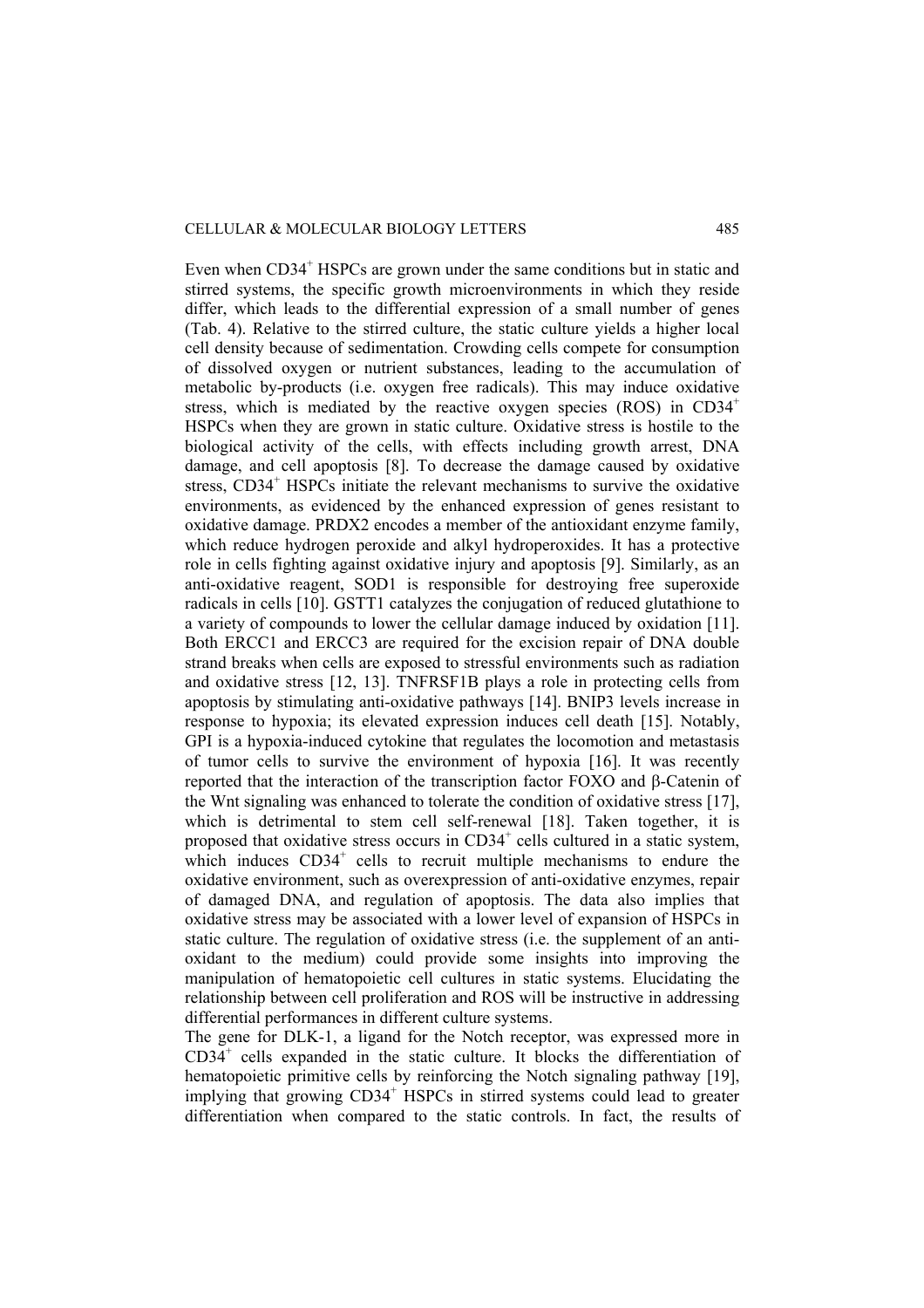hematopoietic cell culture from our laboratory showed that a stirred culture induces differentiation at a faster rate than a static one (data not shown). Suppressing the factors inducing differentiation would be helpful for the performance of HSC expansion in stirred culture systems.

In conclusion, comparative gene expression profiling gives a glimpse of the effects of culture microenvironments on the genetic program of CD34<sup>+</sup> HSPCs grown in different systems. The identification of differentially expressed genes could represent a new avenue to optimizing culture parameters to expand hematopoietic cells.

**Acknowledgements.** We would like to thank Professor Jianren Gu and Professor Dafang Wan for their advice on the experimental design. We are grateful to Yan Zhou, Xu Zhang, Minglong Zhu and Ping Hua for their help in the laboratory, and Lin Wei and Dongning Pan for their work on the cDNA array analysis. We would also like to thank Zhihua Huang and Ping Hu for their instructive discussion and help.

### **REFERENCES**

- 1. Piacibello, W., Sanavio, F., Garetto, L., Severino, A., Bergandi, D., Ferrario, J., Fagioli, F., Berger, M. and Aglietta, M. Extensive amplification and selfrenewal of human primitive hematopoietic stem cells from cord blood. **Blood** 89 (1997) 2644-2653.
- 2. Collins, P.C., Miller, W.M. and Papoutsakis, E.T. Stirred culture of peripheral and cord blood hematopoietic cells offers advantages over traditional static systems for clinically relevant applications. **Biotechnol. Bioeng.** 59 (1998) 534-543.
- 3. Zandstra, P.W., Eaves, C.J. and Piret, J.M. Expansions of hematopoietic progenitor cell populations in stirred suspension bioreactors of normal human bone marrow cells. **Biotechnology** 12 (1994) 909-914.
- 4. Zandstra, P.W. and Nagy, A. Stem cell bioengineering. **Annu. Rev. Biomed. Eng.** 3 (2001) 275-305.
- 5. Carswell, K.S. and Papoutsakis, E.T. Culture of human T cells in stirred bioreactors for cellular immunotherapy applications: shear, proliferation, and the IL-2 receptor. **Biotechnol. Bioeng.** 68 (2000) 328-338.
- 6. McDowell, C.L. and Papoutsakis, E.T. Increased agitation intensity increases CD13 receptor surface content and mRNA levels, and alters the metabolism of HL60 cells cultured in stirred tank bioreactors. **Biotechnol. Bioeng.** 60 (1998) 239-250.
- 7. Li, Q., Cai, H., Liu, Q. and Tan, W.S. Differential gene expression of human CD34<sup>+</sup> hematopoietic stem and progenitor cells before and after culture. **Biotechnol. Lett.** 28 (2006) 389-394.
- 8. Martindale, J.L. and Holbrook, N.J. Cellular response to oxidative stress: signaling for suicide and survival. **J. Cell Physiol.** 192 (2002) 1-15.